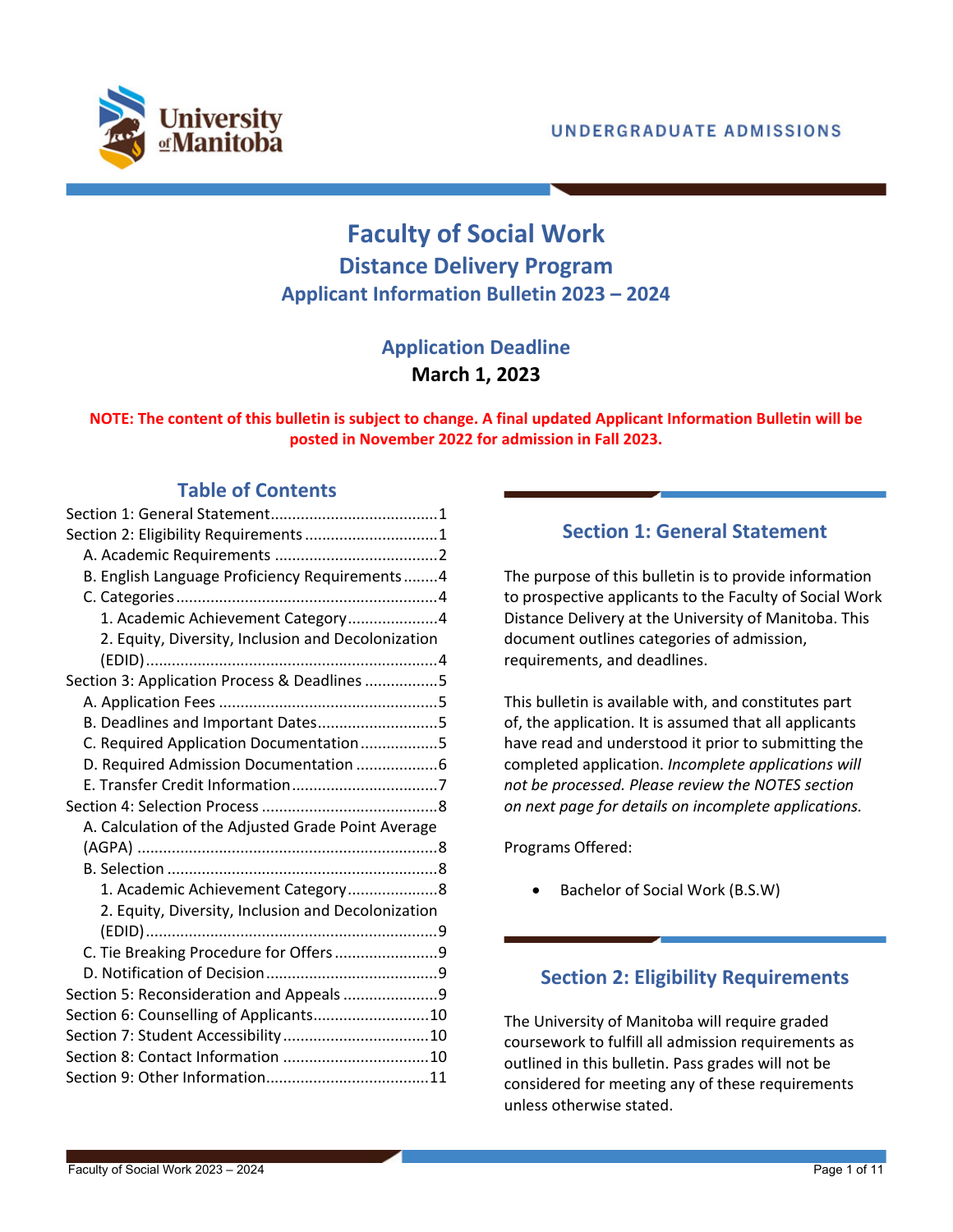### <span id="page-1-0"></span>**A. Academic Requirements**

Applicants to the Distance Delivery Bachelor of Social Work Degree program must meet **all four** of the following requirements to be considered eligible for admission into the program:

- **1. Residency outside of the city of Winnipeg at the time of application**. Outside of the city of Winnipeg is defined as any location outside of the perimeter highway. This requirement must be satisfied by the date of application submission. (Note: the address listed in the application will be the address used to determine residency.)
- **2. A minimum of one year of work experience**, equivalent to 1750 hours, within the last five years, (March 1, 2018 - March 1, 2023). **Relevance and duration of work experience will be determined by the admissions committee from the information provided in the work and or volunteer history statements.** The 1750 hours of work/volunteer experience will be assessed and scored by the Admission committee. Relevant experience, whether work/volunteer, is defined by the Faculty for the purposes of admission as:

"The involvement in programs and activities designed to enhance people's development and well being. This includes the planning, organization, development and administration of programs for, and the provision of direct service to, people. The human service field includes but is not limited to, the following six areas: 1) personal social services, 2) health, 3) education, 4) housing, 5) income, and 6) justice and public safety. $"1$  $"1$ 

All work experience will be assessed for Social Work relevance according to the process described below.

**Tier I-**Working in the capacity and having the responsibilities of a **social worker** including a range of professional functions assessment, planning, intervention, and evaluation. **Work experience assessed as Tier 1 will be scored at 100% of its duration.** 

**Tier II-**Working in a social service setting fulfilling a more limited range of responsibilities than Tier 1, including but not limited to; residential case worker, Child and Family Services support worker, case aide and research interviewer. **Work experience assessed as Tier II will be scored at 50% of its duration.**

**Tier III-**Working in a human service capacity as defined by relevant work experience that falls outside the definitions of Tier I and II. **Work experience assessed as Tier III will be scored at 25% of its duration.** 

In order for hours to be assessed, the applicant must describe in detail the roles and duties for each work/volunteer experience in the past five years. Based on an in-depth description of your duties and work/volunteer experience, the selection committee will determine which Tier level your hours are allocated. This will determine the percentage of hours you receive towards the 1,750 total hours required.

Each work/volunteer experience must be described individually. The online application provides space to identify and describe each work/volunteer experience's roles and duties within the last 5 years. If there is no description or if it is less than 250 words, those work/volunteer experience hours will not be assessed and/or counted.

The online application will provide space to outline the number of weeks, hours per week and total hours for each role. Blank fields will be interpreted by the selection committee as zero (0) hours worked and this will make applicants ineligible for reconsideration.

### **NOTES:**

**One or more of following may result in an incomplete application and subsequent refusal:** 

• **Inaccurate calculations.** Inaccurate number of weeks, and hours worked will NOT be

<span id="page-1-1"></span><sup>&</sup>lt;sup>1</sup>Adapted, with amendments from Barker, Robert L (1991). The Social Work Dictionary, 2nd Ed. Washington, D.C.: NASW Press.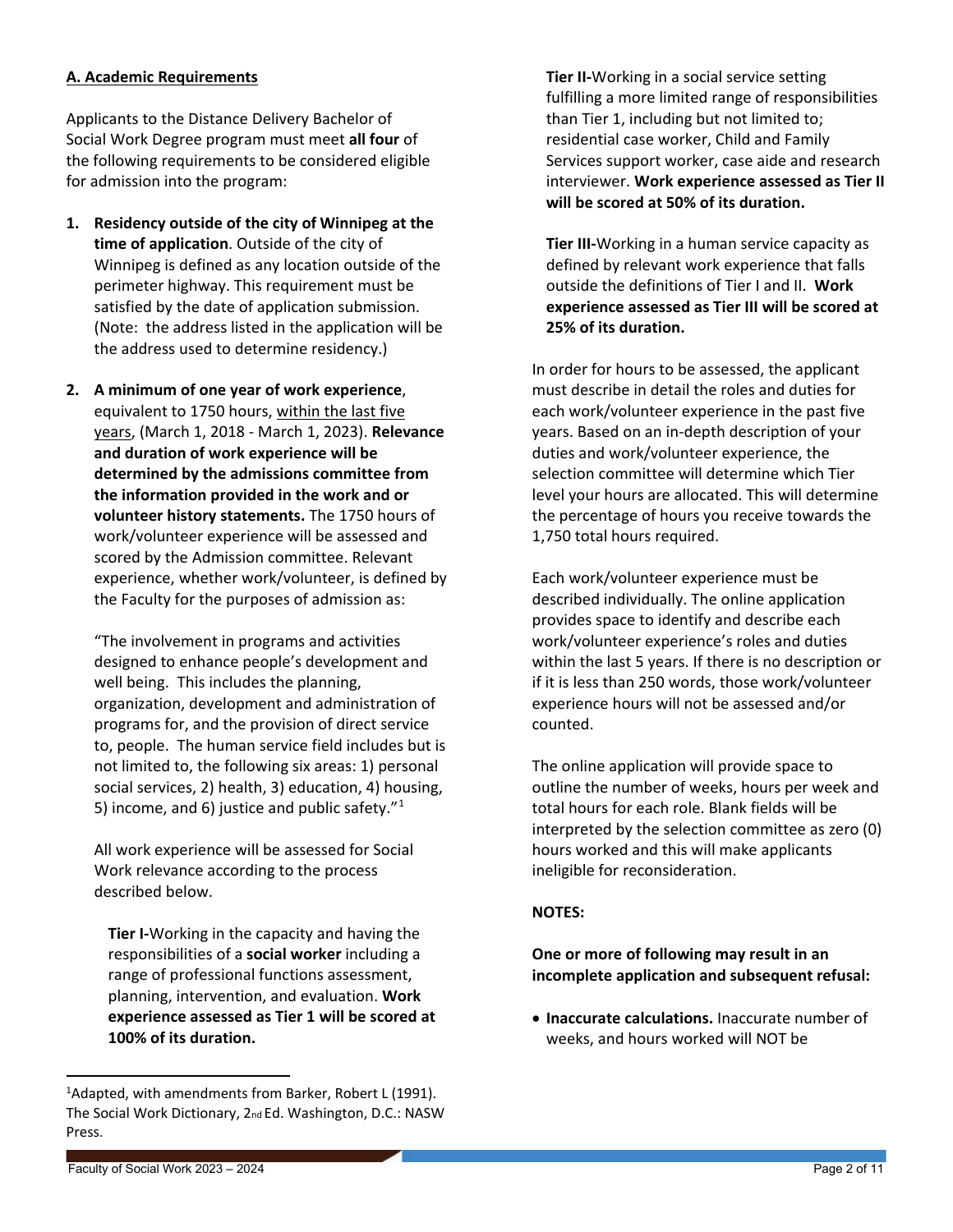recalculated by the Selection Committee. Inaccurate calculation/hours claimed will be interpreted as zero (0) and considered incomplete.

- **Incomplete descriptions of employment and volunteer history**. Descriptions MUST be written in full paragraphs with complete sentences (minimum 250 words per description). Point form will *not* be accepted.
- **Providing supplementary information.** The Selection Committee will not accept or review supplementary documents attached to your application (e.g. CV, resume, certificates, letters of recommendation, etc.).
- **Practicums and Field** experience gained through an education or training program are not considered work or volunteer experience and will not be counted in the required hours for admission.

Exceptions may be made for applicants who have been on leave or have had reduced hours from work during the above date range. Exceptions may include but are not exclusive to those who are away for; maternity/paternity and parental leaves, illness/disability/caregiving. **Documentation will be required to substantiate absence over the past 5 years**. The date range may be extended up to a maximum of 4 years. Students must contact an Academic Advisor from the BSW Distance Delivery program at [ddsocial.work@umanitoba.ca](mailto:ddsocial.work@umanitoba.ca) for confirmation that they meet the exceptions criteria. Required documentation will be reviewed by the academic advisor. If deemed eligible the candidate will be authorized to submit hours of exception in the application. The deadline to submit requests for exceptions to the work experience is February 15, 2023. Please note, this does not guarantee acceptance into the program.

**3. Successful completion of a minimum of 30 credit hours of university level coursework by May 1, 2023** which are acceptable to the University of Manitoba with a minimum of 2.5 (C+) AGPA. All 30 credit hours must be at the 1000 level or higher. (see *[Section 4: Selection Process](#page-7-0)*, *[A. Calculation of](#page-7-1)  [the Adjusted Grade Point Average \(AGPA\)](#page-7-1)*)

Courses completed at a community/technical college which are deemed as "university level" by the University of Manitoba Admissions (Evaluations) Office, will be accepted and used for the admissions calculations and transfer credit thereafter. Any applicant without the 30 credit hours of acceptable university level courses at the 1000 level will be ineligible for admission.

**4.** Within the 30 credit hours, successful completion of a minimum of 21 credit hours from the courses identified in the table below, with a minimum grade of 'C' in each course. All required courses must be at the 1000 level or higher.

Successful applicants will be required to complete any remaining required courses from this table within their first 30 credit hours in the program.

| <b>COURSE#</b>                                                                                             | <b>COURSE TITLE</b>                                                                                                          | <b>CREDIT</b><br><b>HOURS</b> |
|------------------------------------------------------------------------------------------------------------|------------------------------------------------------------------------------------------------------------------------------|-------------------------------|
| <b>WOMN 1600</b>                                                                                           | Introduction to Women's and Gender<br><b>Studies in the Social Sciences</b>                                                  | 3                             |
| <b>FMLY 1010</b><br>or<br><b>PSYC 1200<sup>1</sup></b>                                                     | Human Development in the Family<br>or<br>Introduction to Psychology <sup>1</sup>                                             | 3<br>or<br>6                  |
| (INDG 1220)<br>and<br><b>INDG 1240)</b><br>or<br><b>INDG 1200</b>                                          | (Indigenous Peoples in Canada, Part 1)<br>and<br>Indigenous Peoples in Canada, Part 2)<br>or<br>Indigenous Peoples in Canada | 6                             |
| Any Sociology, Political Studies, Economics, Labour<br><b>Studies, or Global Political Economy courses</b> |                                                                                                                              | 6                             |
| Non-Social Work electives 1, 2                                                                             |                                                                                                                              | 9 or 12                       |

<sup>1</sup> Applicants who have completed PSYC 1200 (6) will only require 9 credit hours of non-Social Work electives.

<sup>2</sup> Students are encouraged to take courses designated by the Faculty of Arts as Social Science, Humanities, and Indigenous (SS/H/I) courses for their non-Social Work electives.

#### **\*\*NOTE – FUTURE APPLICANTS\*\***

Effective for the Fall 2026 admission intake and beyond, all 30 credit hours from the course table will be required to be eligible for admission.

**All applicants are advised that spaces are limited and that applicants meeting minimum eligibility requirements cannot be assured admission**.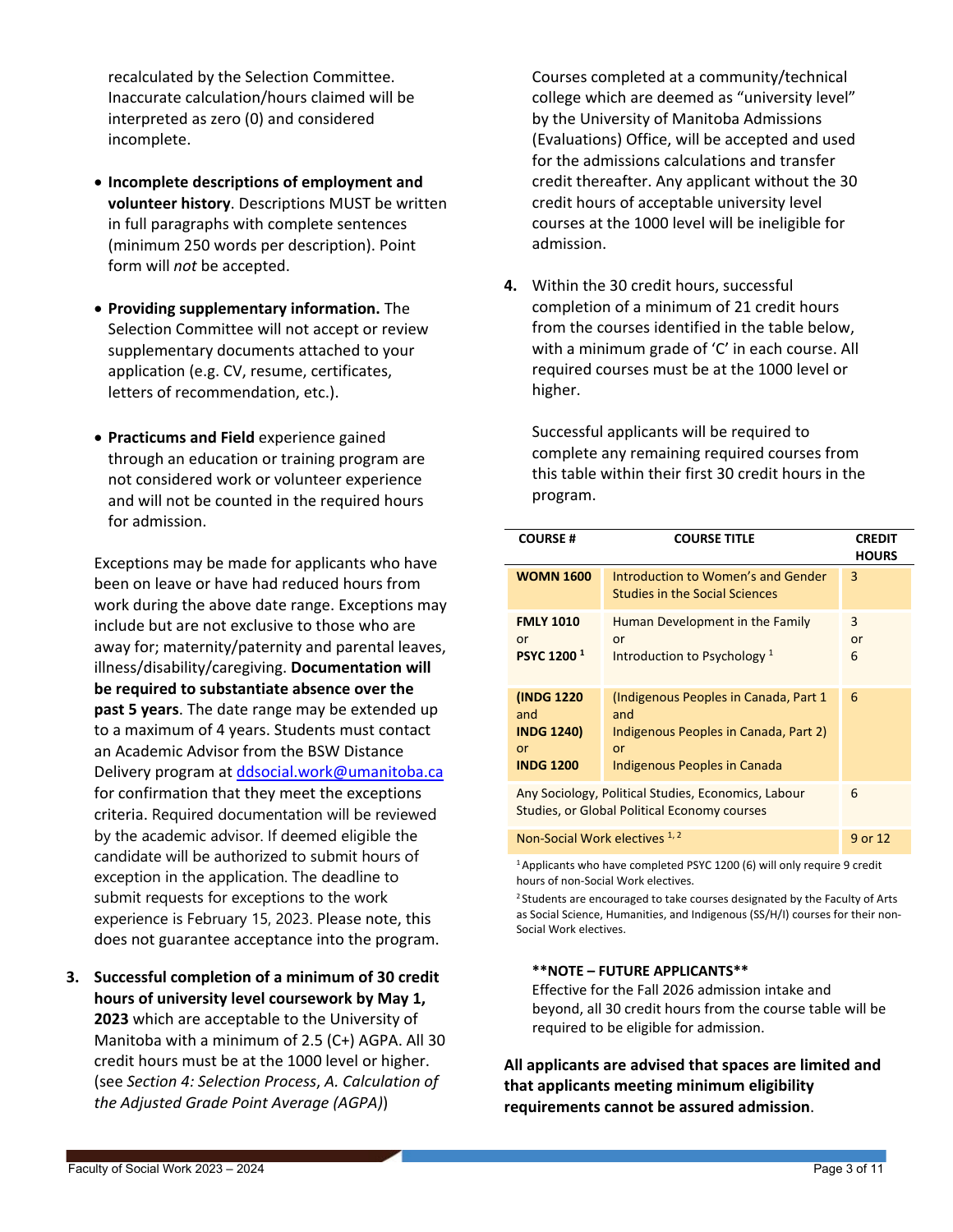### <span id="page-3-4"></span><span id="page-3-0"></span>**B. English Language Proficiency Requirements**

All applicants whose primary language is not English and do not qualify for a waiver under the University of Manitoba's English language proficiency regulations will be required to demonstrate proficiency in English through one of the options listed at the University of Manitoba Admissions web site.

Additional information regarding specific proficiency requirements, waiver information, and test options can be found on the [English language proficiency](https://umanitoba.ca/admissions/undergraduate/requirements/english-language-proficiency)  [requirements](https://umanitoba.ca/admissions/undergraduate/requirements/english-language-proficiency) page.

*Results for most language tests, including TOEFL, IELTS and CanTEST, expire two years from the test date. Test scores must be valid at the start of classes. Please confirm the validity of your test results.*

### <span id="page-3-1"></span>**C. Categories**

### <span id="page-3-2"></span>*1. Academic Achievement Category*

Applicants to this category must meet all eligibility requirements and will be selected based on the competitiveness of their AGPA (see *[Section 4:](#page-7-0)  [Selection Process](#page-7-0)*, *[A. Calculation of the Adjusted Grade](#page-7-1)  [Point Average \(AGPA\)](#page-7-1)*).

### <span id="page-3-3"></span>*2. Equity, Diversity, Inclusion and Decolonization (EDID)*

Applicants to this category must meet all eligibility requirements with a minimum AGPA of 2.5 (C+).

This category is for applicants who are Canadian Citizens or Permanent Residents of Canada who are members of one or more of the following educational equity priority groups listed below.

- Refugee or Immigrants to Canada
- Person with a DisAbility
- Canadian Indigenous Peoples
- 2SLGBTQIA+ (Two-Spirited / Lesbian / Gay / Bisexual / Transgender / Queer / Intersex / Asexual +)
- Racialized Persons
- Non-Indigenous person registered in the University of Manitoba ACCESS program

The purpose of this Equity, Diversity, Inclusion and Decolonization (EDID) Category is to achieve equality in professional education so that no person shall be denied educational opportunities or benefits for reasons unrelated to ability. In the fulfillment of this goal, the aim is to correct the conditions of disadvantage in professional education experienced by Canadian Indigenous peoples, persons with disAbilities, immigrants and refugees to Canada, 2SLGBTQIA+, Non-Indigenous ACCESS Students, and racialized persons. Giving effect to the principle of educational equity means more than treating persons in the same way; it also requires special measures and the accommodation of difference.

## **For the purpose of identification, the definitions for the Equity, Diversity, Inclusion and Decolonization (EDID) groups are:**

• **Refugees**

A refugee is an individual who has left his/her country of residence because of persecution for belonging to a particular social, cultural, religious and/or national group, and/or for holding particular political beliefs, and has been accepted for residence in Canada.

- **Immigrants (Permanent Residents)** Immigrants are those who do not record Canadian Citizenship by birth, and whose native tongue is NOT English.
- **Canadian Indigenous Peoples** All Indigenous peoples of Canada; including, First Nations, Métis, and Inuit.

### • **Persons with Disabilities**

Persons who would consider themselves disadvantaged by reason of any physical, intellectual, mental, sensory or learning impairment.

### • **2SLGBTQIA+**

2SLGBTQIA+ are persons who self-identify as twospirited, lesbian, gay, bisexual, transgender, queer, intersex, asexual +. While this definition is intended to be inclusive of sexual and gender variations, we recognize it is not meant to be exhaustive or excluding.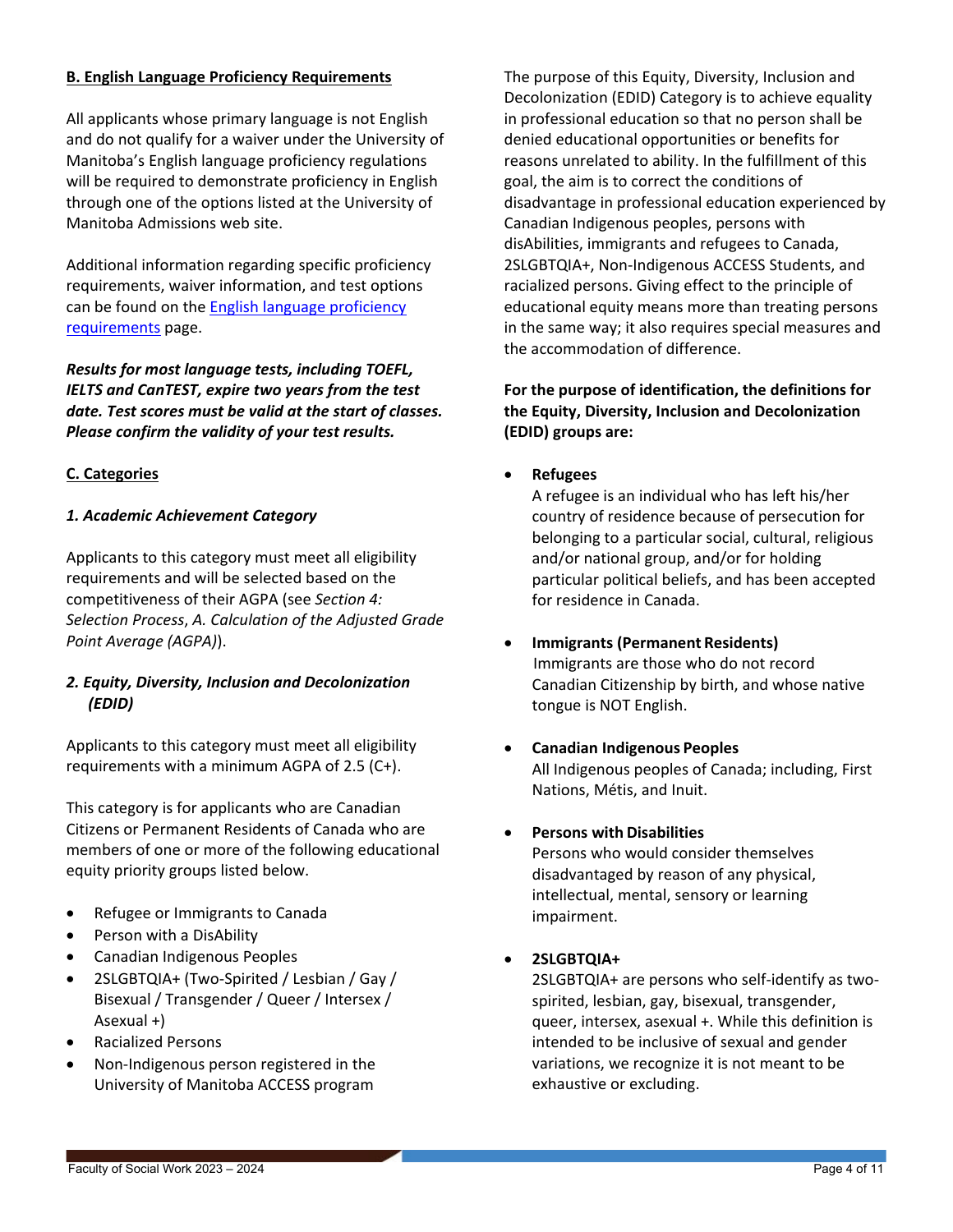- **Racialized Persons** Persons other than Canadian Indigenous Peoples who, because of their colour, are racialized persons in Canada.
- **Non-Canadian Indigenous ACCESS Students**  Persons who traditionally have not had the opportunity for university studies because of social, economic, and cultural reasons, lack of formal education or residence in remote areas, and who are enrolled in the University of Manitoba ACCESS program.

## <span id="page-4-0"></span>**Section 3: Application Process & Deadlines**

## <span id="page-4-1"></span>**A. Application Fees**

| Canadian/Permanent Residents: | \$100.00 |
|-------------------------------|----------|
| International applicants:     | \$120.00 |

Applications are not considered received until the application is submitted and the non-refundable application fee has been paid by the posted deadline.

All correspondence, including decision release information will be sent via email notification and posted to your application portal.

Please ensure your email account remains current and will accept emails from the University of Manitoba. Check your filters.

It is important to check your email and application portal regularly and specifically around the deadlines and important dates listed below.

### <span id="page-4-2"></span>**B. Deadlines and Important Dates**

| <b>DATE</b>     | <b>DEADLINES AND IMPORTANT</b><br><b>DATES</b> |
|-----------------|------------------------------------------------|
| <b>February</b> | Deadline to submit work experience             |
| 15, 2023        | exceptions (if requesting)                     |
| March 1,        | Deadline to submit application and             |
| 2023            | application fee.                               |

| March 15,<br>2023                      | Deadline for submission of interim<br>and/or final transcripts. Unofficial<br>copies acceptable. External to U of<br>M applicants only.                                                                                      |
|----------------------------------------|------------------------------------------------------------------------------------------------------------------------------------------------------------------------------------------------------------------------------|
| April 1,<br>2023                       | Deadline to provide all necessary<br>course outlines (external UM<br>applicants only)                                                                                                                                        |
| <b>Mid-April</b><br>2023               | Applicants who are not eligible for<br>admission due to lack of relevant<br>work experience will be contacted<br>via email and application portal.                                                                           |
| May 1,<br>2023                         | Deadline to upload or email final,<br>unofficial transcripts (external UM<br>applicants only).                                                                                                                               |
| June 1,<br>2023                        | <b>Deadline for final Official transcripts</b><br>for courses taken in 2022-2023, All<br>deferred exams and grade appeals<br>must be completed and final grades<br>submitted.                                                |
|                                        | Last date to submit proof of English<br>proficiency (if required).                                                                                                                                                           |
|                                        | Deadline to submit proof of<br>Canadian Citizenship/Permanent<br>Resident Status (if required).                                                                                                                              |
| <b>Mid to late</b><br><b>June 2023</b> | Admissions decisions will be posted<br>to students' application<br>portals. Offers of admission are<br>time sensitive and require the<br>applicant's response within a short<br>period of time. Tuition deposit<br>required. |

### <span id="page-4-3"></span>**C. Required Application Documentation**

A complete listing of all previous or current attendance at university and college is **required** regardless of the number of courses completed or dates attended.

If you register at any post-secondary institution after submitting your application, please notify the Admissions Office.

**Please note it is mandatory that ALL previous attendance at post-secondary institutions is declared on your application. Failure to disclose may result in denial of transfer of credit (if applicable) or**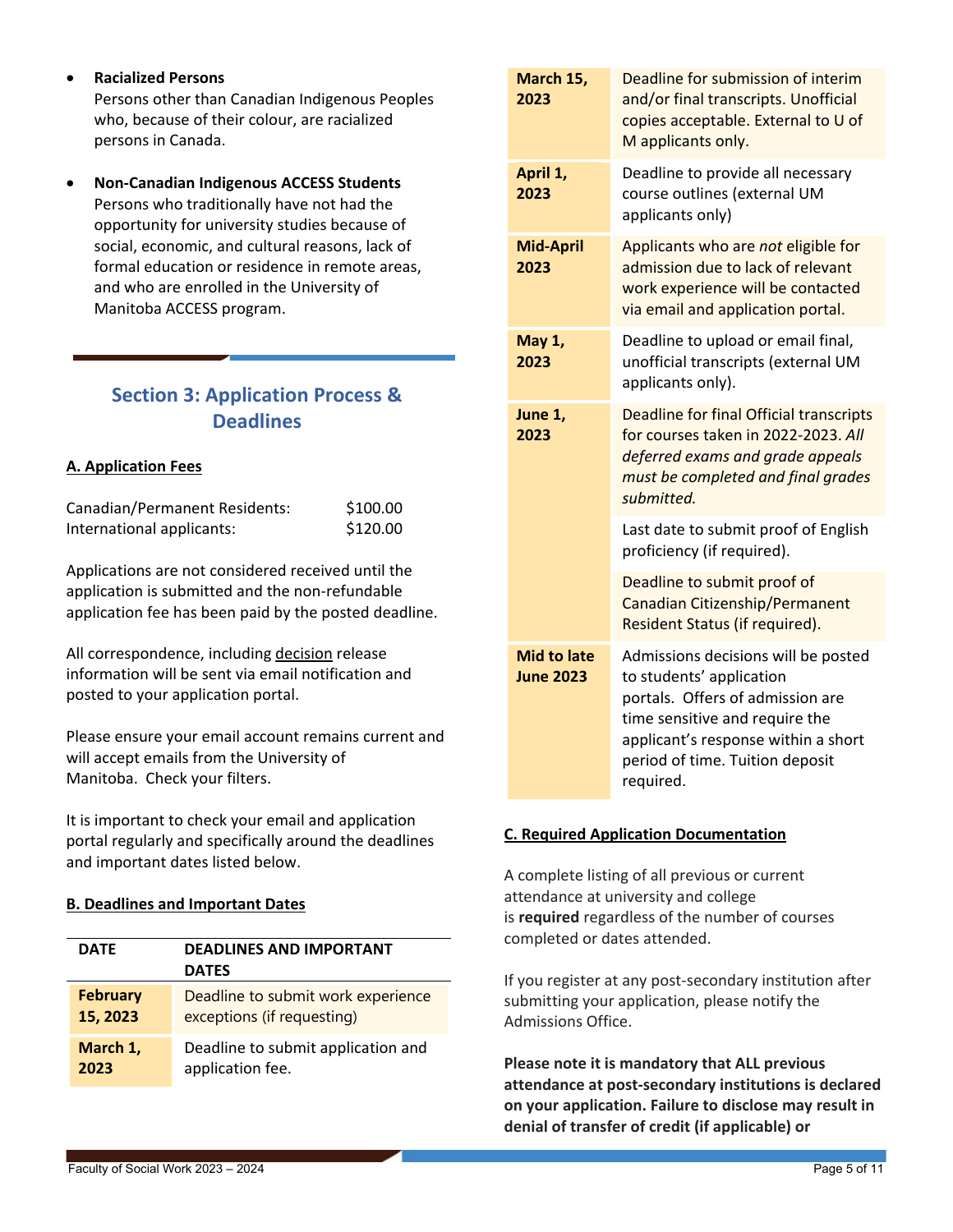**acceptance and registration being withdrawn.**

**Students cannot be registered at more than one institution at a time. All newly admitted students MUST ensure that they have either withdrawn or completed their post-secondary studies prior to the start of September classes.** 

The following documents will be required to complete your application:

- **Copy of interim transcript(s)** showing current registration are to be submitted with the application. These unofficial transcripts are to be uploaded to the application are acceptable (scanned copies of official transcripts only; webbased transcripts are discouraged). Mailed transcripts should arrive before the deadline date.
- **Copy of final transcript(s)** are to be received by May 1. Updated transcripts copies (unofficial) must include grades for all Fall and Winter term classes. These transcripts can be uploaded to the applicant portal or emailed to [admissions.socialwork@umanitoba.ca](mailto:admissions.socialwork@umanitoba.ca)
- **Final official transcripts** from any university or college attended other than University of Manitoba. Student copies or photocopies are not acceptable. **Please note: Transcript must be received in sealed envelopes or notarized to be deemed official. Transcripts become the property of University of Manitoba and will not be returned.**

**NOTE:** It is the applicant's responsibility to inform the Admissions Office in writing of any **deferred exams or grade changes**. All final grades, including grade changes must be submitted to the Admissions Office by the final document deadline of June 1 in order for them to be included in the final selection process.

- **Immigration documents** Proof of Canadian Citizenship, Permanent Residence or Refugee Status is required if born outside Canada.
- **Name change documentation** is required if name change has occurred as a result of marriage, divorce or other reason.

• **Proof of proficiency in the use of the English language** (see *[Section 2: Eligibility Requirements](#page-0-1)*, *[English Language Proficiency Requirements](#page-3-4)*).

Please send all application documentation to the following address:

> **Admission for Social Work University of Manitoba 424 UMSU University Centre 66 Chancellors Circle Winnipeg, MB R3T 2N2**

Electronic transcripts should be submitted to [Applicant.Services@umanitoba.ca](mailto:Applicant.Services@umanitoba.ca) \*

\*In the event that you are not able to provide an official transcript (for example, if the issuing office at your university or college is closed due to COVID-19), the University of Manitoba will accept an electronic transcript provided that it has been sent directly from the email of the office responsible for issuing transcripts. Applicants who submit their documents electronically may be requested to provide original, physical copies at a later date.

It is the applicant's responsibility to ensure that the Enrolment Services/Admissions Office receive all required information and documents by the appropriate deadlines.

### <span id="page-5-0"></span>**D. Required Admission Documentation**

All BSW applicants offered admission are required to:

- Sign **a declaration** regarding criminal convictions and whether they have ever been placed upon a child abuse registry as a perpetrator.
- Provide a completed **Criminal Record (CR) check** obtained through the local police service (may not be older than three months prior to the date of offer).
- Provide a completed **Child Abuse Registry (CAR) or a Vulnerable Sector check** (may not be older than three months prior to the date of offer).

A positive response on the CR check, the CAR or Vulnerable Sector check or the declaration regarding previous criminal convictions does not necessarily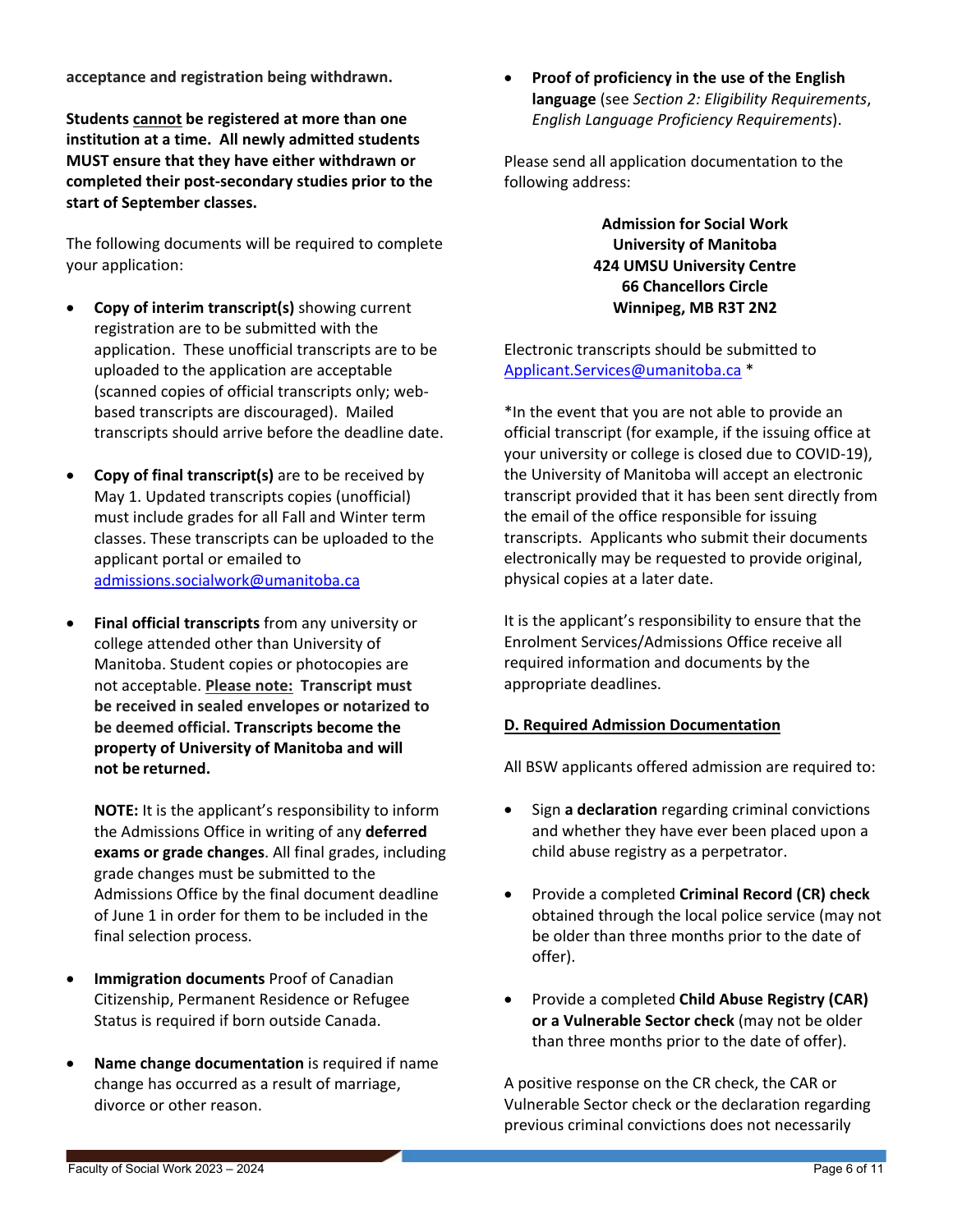eliminate applicants; however it shall require that the applicant participate in a personal interview. The Faculty reserves the right, based on its findings, to declare an applicant ineligible for admission. Third party criminal record checks are not accepted; however, electronic copies submitted directly by your police detachment are accepted.

### <span id="page-6-0"></span>**E. Transfer Credit Information**

At the University of Manitoba, all course work from recognized prior post-secondary institution(s) will be considered as part of the application for admission process for all undergraduate degree and diploma programs.

Upon admission to the Bachelor of Social Work program, incoming students will only be allowed to apply courses from the University of Manitoba and any other partner post-secondary institution with a mark of 'C' or higher, with the exception of courses satisfying the math requirement to their degree plan.

For the Faculty of Social Work, admitted students may be eligible to receive block credit of up to 51 credit hours of electives towards their degree, based on their previous undergraduate university-level studies. Students may use up to a maximum of 60 credit hours of transferable credit towards their degree from outside institutions.

Those presenting a recognized bachelor's degree will receive the full block transfer with the Mathematics and Written English Requirements met. Proof of graduation is required.

Those who have not completed a recognized bachelor's degree will have their Written English and Mathematics course requirements assessed separately. These requests are to be made by the student, in writing.

Students may be asked to provide comprehensive and accurate course outlines or syllabi, as issued by their institution of study, for all courses lacking a current evaluation for the Mathematics and Written English Requirement. Course outlines or syllabi should include information on course objectives, outline of the units studied, textbook(s) used, assignments, and accompanying laboratory information, if applicable, to assist in the transfer credit assessment process.

A[n online transfer credit resource](https://aurora.umanitoba.ca/banprod/ksstransequiv.p_trans_eq_main) is available for information on current course evaluations receiving credit.

**Students presenting studies at the diploma level (including social service worker programs) must have a minimum of 30 credit hours of coursework (deemed university level and transferrable to the University of Manitoba) to apply to the BSW program. Diploma coursework will be assessed on a course-by-course review for transferability.** 

**Applicants presenting** *only* **diploma level coursework may require additional university coursework to meet the required 30 credit hours. Specific social work courses must be from [CASWE-ACFTS](https://caswe-acfts.ca/home/) accredited institutions to be considered transferrable to the University of Manitoba, unless covered by an articulation agreement. Please contact the Faculty of Social Work for details regarding articulation agreements.**

**NOTE:** Transfer credit assessments may not be finalized until after fall courses have started.

While we appreciate that some institutions do not have course information readily available, many students have been able to provide the information requested by contacting the individual departments or instructors at their prior institutions. Students that are unable to provide the requested course information may render themselves ineligible for programs with specific course requirements. Only successful applicants will be notified of transfer credit results.

[Additional information related to transfer credit](https://umanitoba.ca/admissions/undergraduate/requirements/transfer-credit) is available on the Admissions website.

## *Challenge for Credit*

The Faculty of Social Work accommodates those students who are qualified and who can demonstrate an acceptable level of knowledge and skill, by allowing them to challenge for certain social work courses. Please refer to the BSW Student Handbook for more information.

### *Concurrent Course Registration*

Students who are enrolled at other university/college(s) when they are admitted to the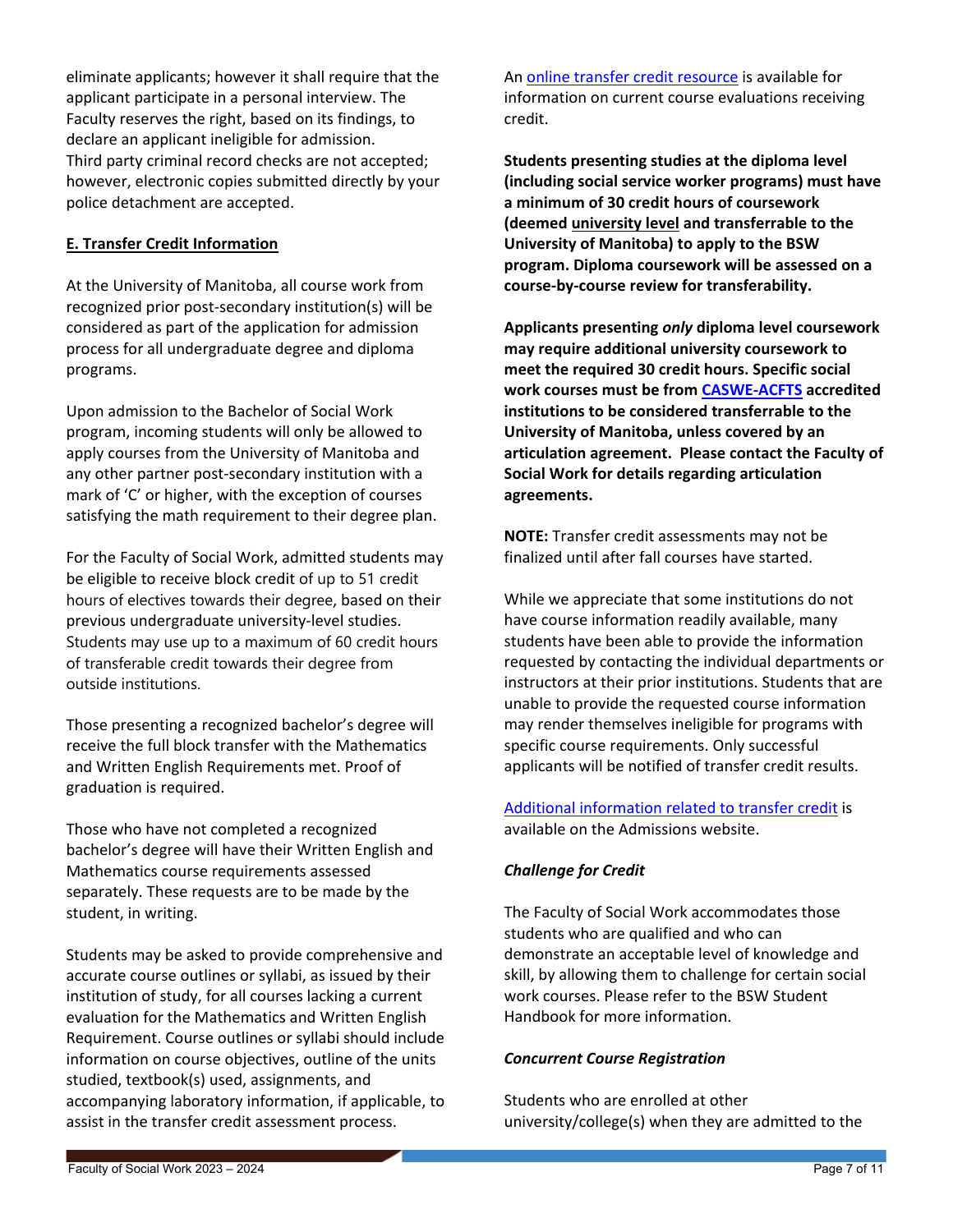BSW program must complete all courses before the start of fall classes or withdraw from their program. As per institution policy, students cannot be concurrently registered at two institutions unless they have requested a letter of permission. Please see the [Academic Calendar](https://catalog.umanitoba.ca/) for guidelines regarding letters of permission.

## **Section 4: Selection Process**

### <span id="page-7-1"></span><span id="page-7-0"></span>**A. Calculation of the Adjusted Grade Point Average (AGPA)**

The AGPA is calculated to take into account the student's most recent academic work and to allow for some elimination of the lowest grades within this work.

Only the student's **most recent 60 credit hours** of university work, which are acceptable to the University of Manitoba, will be used in calculation of the AGPA.

| <b>CREDIT HOURS COMPLETED</b> | <b>CREDIT HOURS DROPPED</b> |
|-------------------------------|-----------------------------|
| $30 - 35$                     | O                           |
| $36 - 59$                     | 6                           |
| 6Ω                            | 12                          |

If an applicant has completed a total of 36—60 credit hours of university work, the lowest marks will be dropped from the calculation of the AGPA in accordance with the above table. For instance, if an applicant has completed 36 to 59 credit hours, six (6) credit hours of the lowest grades will be dropped in calculation of the AGPA. If an applicant has completed more than 60 credit hours of university work, the AGPA will be calculated over the most recently completed 60 credit hours of university work, minus twelve (12) hours of the lowest grades. If it is not possible to clearly identify the most recently completed 60 credit hours of work, the term grade point average containing the most recent of the 60 credit hours will be used as a representative grade for the remaining hours.

In the calculation of the AGPA, all courses which have been assigned a final grade are considered "completed" university work, including failed courses and repeated courses. The exceptions to this are courses graded "*Pass/Fail*" or "*Satisfactory*", and courses that have been assessed and awarded as university credit from either the Advanced Placement (AP) program, or the International Baccalaureate (IB) program; these are excluded from both the AGPA and from the most recent 60 credit hour count. Courses completed on a full or part time basis, in all undergraduate and graduate programs, and in Regular and Summer session (except the work taken after April 1 in the year of application) will be included in the AGPA calculation.

**NOTE:** AP or IB courses that have been awarded as university credit will be considered for transfer of credit if admitted to the Faculty. However, AP and IB courses cannot be used as part of the minimum 30 credit hour eligibility requirement.

**It is the applicant's responsibility to inform the Admission Office in writing of any deferred exams or grade changes.** All final grades, including grade changes must be submitted to the Admissions Office by the document deadline in order for them to be included in the final selection process. Grade changes will not be accepted after the documentation deadline date. If a grade is not available by the documentation deadline date, an 'F' grade will be used in the final admission determination and calculation.

Courses completed at a community/technical college and deemed as transferable university level by the University of Manitoba Admissions (Evaluations) Office, will be counted in the AGPA (see *[Section 2:](#page-0-1)  [Eligibility Requirements](#page-0-1)*).

### <span id="page-7-2"></span>**B. Selection**

Applicants who are determined as meeting the eligibility criteria (see *[Section 2: Eligibility](#page-0-1)  [Requirements](#page-0-1)*) are compiled and applicants are selected through two categories\*.

#### <span id="page-7-3"></span>*1. Academic Achievement Category*

60% (approximately 60) of all available positions will be awarded on the basis of highest AGPA.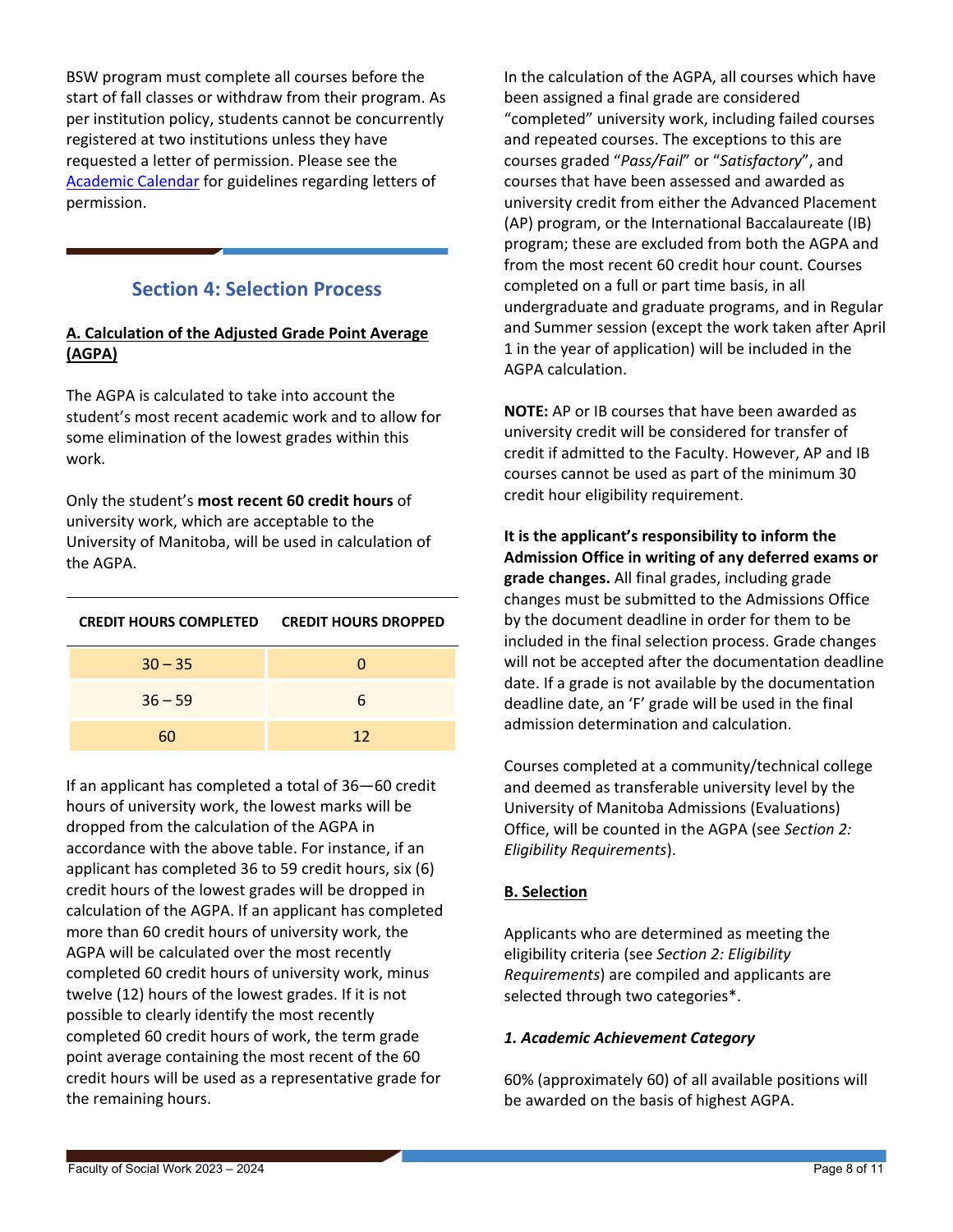## <span id="page-8-0"></span>*2. Equity, Diversity, Inclusion and Decolonization (EDID)*

40% (approximately 40) of all available positions will be awarded on the basis of identification with an Equity, Diversity, Inclusion and Decolonization (EDID) category(ies). Applicants may identify themselves with as many categories as are applicable to them: Canadian Indigenous Peoples, non-Indigenous applicants enrolled in the ACCESS program, racialized persons, immigrants and/or refugees, 2SLGBTQIA+, and persons with disAbilities.

Spaces in the EDID priority group will be proportionately allocated based on the number of eligible applicants in each EDID priority group as long as there is at least one eligible applicant.

Spaces for applicants in each EDID priority group will be awarded based on the highest AGPA. If there are unfilled EDID spaces, these will be filled based on the highest AGPA from the remaining applicants in the Academic Achievement category.

## **\* Within the above categories, 20% of all available positions will be awarded based on residence within Manitoba.**

All applicants applying under the Equity, Diversity, Inclusion and Decolonization category must identify themselves by completing the appropriate section on the Distance Delivery Faculty of Social Work application.

## <span id="page-8-1"></span>**C. Tie Breaking Procedure for Offers**

In the event of a tie, the following procedure will be used:

- 1. Increase the number of significant figures used in the calculation.
- 2. Where a tie still exists, the application that was received first will be used to break the tie. All completed applications are time stamped upon submission; in the case of a paper application, these applications will be time stamped after they have been entered into the system by a University of Manitoba Admissions Office staff member.

### <span id="page-8-2"></span>**D. Notification of Decision**

Decisions will be posted to the applicant's portal. Applicants must log into their application portal to view the decision and to accept or decline their offer. If the offer is not accepted and the subsequent deposit paid by the deadline date indicated in the letter, the offer will lapse. Lapsed offers will be considered a declined response. It is imperative that email accounts remain current and that emails and application portals are regularly checked.

Admissions decisions will be posted to the application portal by late June 2023. In order to accept an offer of admission a non-refundable deposit of \$100.00 will be required. The deposit will be applied to tuition fees at the time of registration.

## <span id="page-8-3"></span>**Section 5: Reconsideration and Appeals**

Individuals who wish to have their applications reconsidered should submit their request to the Chair of the Selection Committee, along with documented justification for the request. Past experience has shown that most inquiries can be satisfied at this level without further reference. Persons wishing reconsideration of the decision of the Selection Committee shall direct their request to the Chair within ten (10) business days of the posted decision date (see *[Section 8: Contact Information](#page-9-2)*).

Should the student wish to pursue the reconsideration decision further, such an appeal will be made in accordance with the [Senate Committee on Admission](https://umanitoba.ca/admin/governance/governing_documents/students/admission_appeals.html)  [Appeals Procedures.](https://umanitoba.ca/admin/governance/governing_documents/students/admission_appeals.html)

Applicants are advised that appeals of reconsideration decisions by the Senate Admissions Appeal Committee focus on questions of correct adherence to published policies and procedures by the Committee of Selection, and NOT on subjective issues or the relative merits of the application.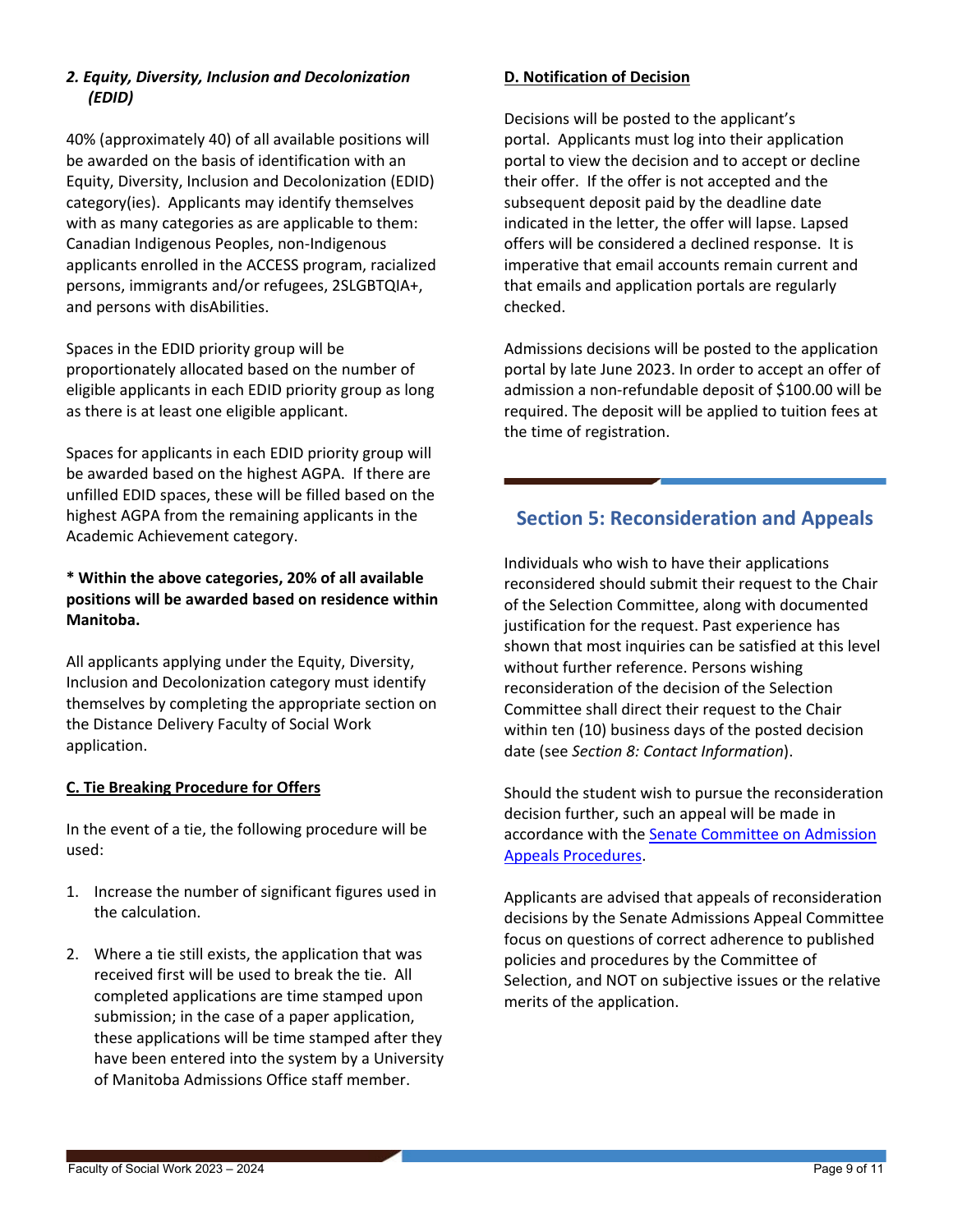## <span id="page-9-0"></span>**Section 6: Counselling of Applicants**

The Faculty of Social Work and Admissions Office are able to assist applicants who seek counselling regarding admission to the Faculty of Social Work Distance Delivery BSW degree program. However, it is policy not to instruct applicants as to a specific course of action they should follow, but rather to provide the information needed for applicants to make their own choice with respect to the alternatives available. The following points require special attention:

- 1. Applicants are encouraged to discuss their plans with all who can usefully advise them, but they should be aware that second and third hand information about admission policies may not be accurate.
- 2. No official at the university can guarantee the admission of any applicant. Admission is determined by the Committee on the basis of an annual competition.
- 3. All applicants are advised to supplement any personal enquiries with a written request so that an official written response can be made. It is only these written responses which will be considered as evidence of any advice given (see *[Section 8:](#page-9-2)  [Contact Information](#page-9-2)*).

## **Section 7: Student Accessibility**

<span id="page-9-1"></span>The University of Manitoba is committed to providing all students equal access to learning opportunities. If you are a student with a diagnosed disability (permanent, chronic, or temporary) who may require academic accommodations, please contact Student [Accessibility Services](https://umanitoba.ca/student-supports/accessibility) at 204-474-7423 or by email at student accessibility@umanitoba.ca to learn more about the confidential supports that are available.

## **Section 8: Contact Information**

<span id="page-9-2"></span>

| <b>Faculty of</b><br><b>Social Work</b>        | <b>Distance Delivery Social Work</b><br>Program<br>521 Tier Building<br>Telephone: (204) 474-7912<br>Web:<br>umanitoba.ca/distancesocialwork<br>Email: ddsocial.work@umanitoba.ca |
|------------------------------------------------|-----------------------------------------------------------------------------------------------------------------------------------------------------------------------------------|
| <b>Acting</b><br>Program<br><b>Coordinator</b> | <b>Joan Churley</b><br>Telephone: (204) 295-2789<br>Email: Joan.Churley@umanitoba.ca                                                                                              |
| <b>Academic</b><br><b>Advisors</b>             | <b>Julia Florek Turcan</b><br>Toll-Free: (800) 432-1960 ext. 1816<br>Work Cell: (431) 336-6802<br>Email: Julia.Florek@umanitoba.ca                                                |
| <b>Admissions</b><br><b>Office</b>             | 424 UMSU University Centre<br>Telephone: (204) 474-8808<br>Email: admissions@umanitoba.ca                                                                                         |
| <b>Admissions</b><br><b>Officer</b>            | Sandra Jezik<br>Telephone: (204) 474-8811<br>Fmail:<br>admissions.socialwork@umanitoba.ca                                                                                         |

The following other contacts may also be useful.

| <b>Student</b><br><b>Accessibility</b><br><b>Services</b> | 520 UMSU University Centre<br>Telephone: (204) 474-7423<br>Email:<br>student accessibility@umanitoba.ca |
|-----------------------------------------------------------|---------------------------------------------------------------------------------------------------------|
| <b>Student</b><br><b>Advocacy</b><br><b>Office</b>        | 520 UMSU University Centre<br>Telephone: (204) 474-7423<br>Email:<br>student advocacy@umanitoba.ca      |